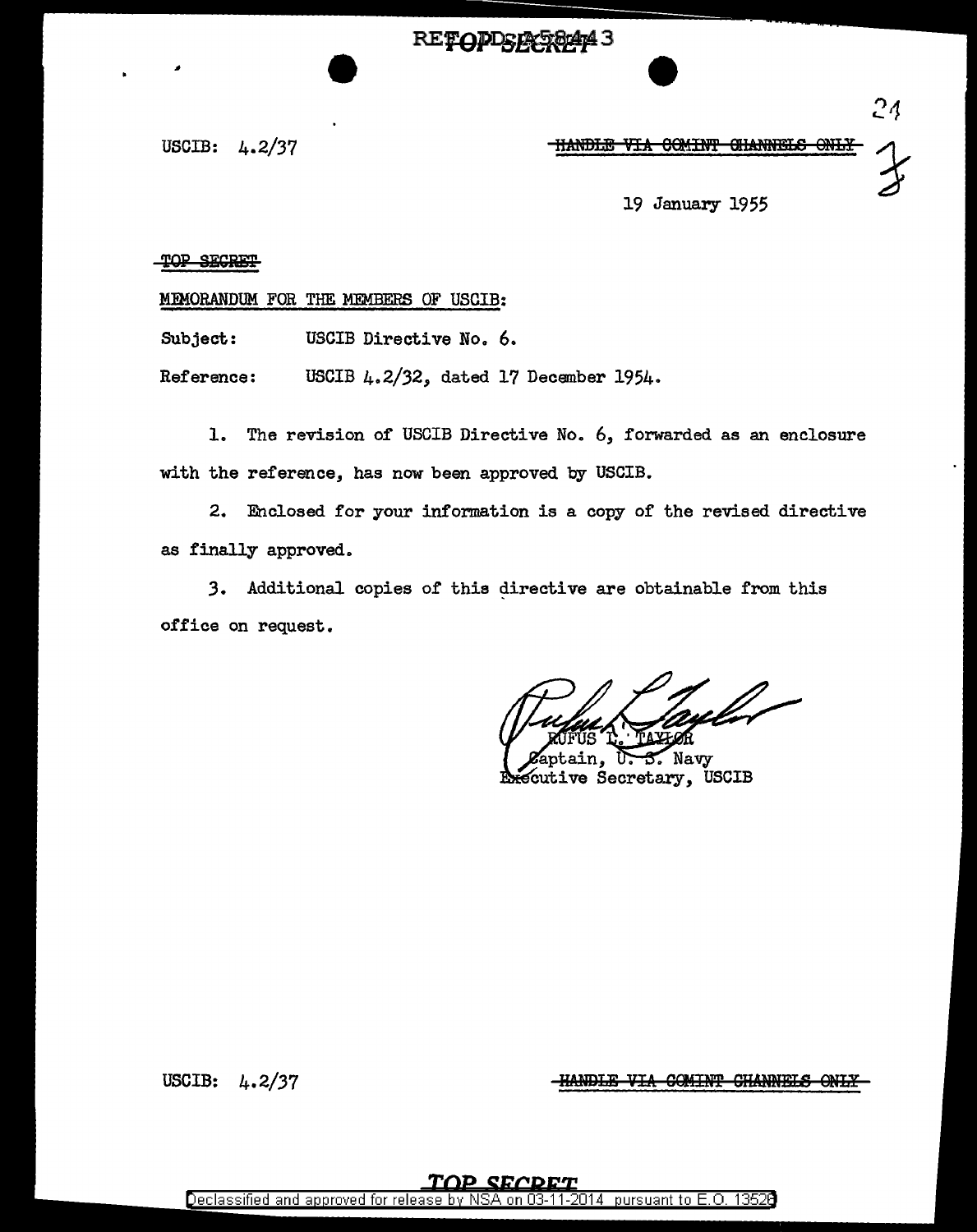T<del>OP SECRET</del>

USCIB DIRECTIVE NUMBER  $6$  (CIBD  $# 6$ ) (APPROVED BY USCIB ON 11 Mar 49) (Revised by USCIB on 13 Jan 55) INSTRUCTIONS FOR THE PROTECTION OF

REFOLD FAST 874-3

#### COMINT CODEWORDS

1. Regulations for the dissemination, handling, and safeguarding of COMINT will:

a. Refer to the COMINT codewords only generically, and will not list specific codewords. These regulations will be so drafted that they will not themselves require designation by a COMINT codeword, and will thus avoid such designation.

b. Clearly provide for the continuous safeguarding and security of superseded COMINT codewords, and material covered by them, as well as of current ones.

2. Knowledge of specific current and non-current COMINT codewords will be disseminated by each member organization in accordance with the basic security regulations and to the extent necessary to insure compliance with these regulations, and in a manner appropriate to that organization's administrative arrangements and procedures.

,3. When used as such, codewords for Category III COMINT (and sub-categories thereof) are classified TOP SECRET. These codewords and their implications shall not be made known to non-indoctrinated persons, nor shall these codewords be used in their codeword sense in the presence of non-indoctrinated persons. Paper stocks and rubber stamps bearing such codewords must be treated accordingly.

Ţ

*TOP SECRET*